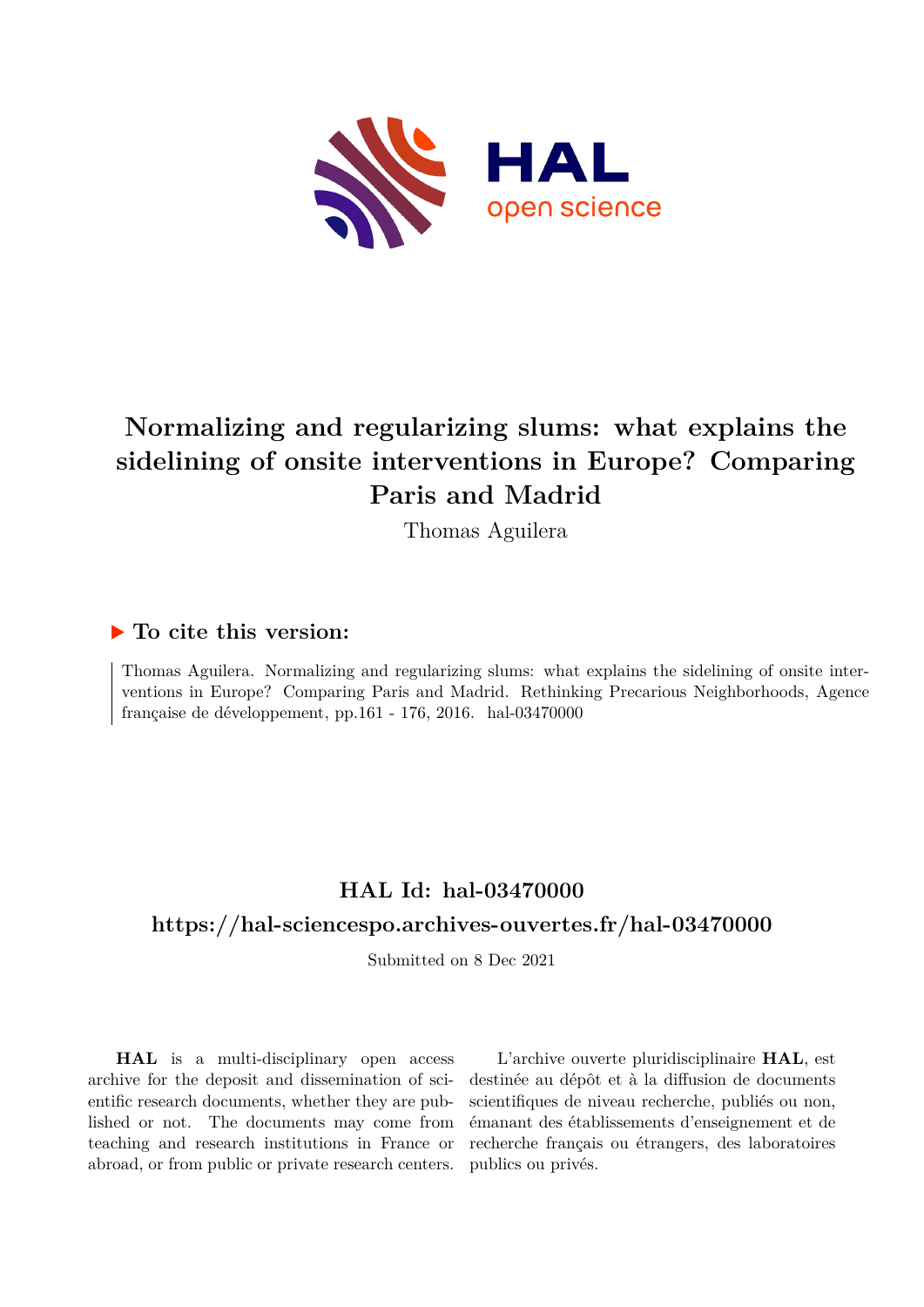# Normalizing and regularizing slums: what explains the sidelining of onsite interventions in Europe? Comparing Paris and Madrid

*Thomas AGUILERA*

### Introduction

Raising the question of normalizing, upgrading or regularizing slums<sup>[1]</sup> in Europe could be seen as provocative at a time when all local and national governments are very often doing everything they can to raze slums – perceived as the shame of this twenty-first century's civilized world and as a reflection of housing policy failures since the 1950s, and when associations that support slum dwellers and ensure their daily survival have been campaigning for years for the implementation of integration projects to promote housing and jobs.

Yet, this question deserves to be asked for two main reasons, especially so in this book on informal settlements in the Global North and Global South. First, the option of onsite slum normalization or regularization resurfaced in the early 2010s in the Paris and Madrid regions, which serve as case studies for this chapter.<sup>[2]</sup> In both cases, given the seeming impossibility of rehousing all of the slum dwellers, these "soft" intervention methods are being discussed and debated. Second, for the comparatist researcher, it is surprising to see such a contrast between North and South. Certainly, in the major global cities of the southern hemisphere, onsite interventions are plentiful and help regularize whole neighborhoods, while international bodies advocate various forms of legalization and upgrading programs.

[1] Normalization may be defined in several ways. It can be physical or legal (Larson, 2002: 146). Normalizing may refer to upgrading programs, i.e., improving slums by building surfaced roads, or helping to consolidate a building's structure, as well as providing connection to water and electricity networks. Regularization refers to legalization by granting or selling property titles, or by changing the use rights of land initially designated as non-constructible.

[2] The empirical data used in this chapter are drawn from a doctoral research project carried out in France and Spain between 2010 and 2014 (Aguilera, 2015). The chapter also reworks the ideas presented and discussed at the "Should slums be normalized?" workshop, co-led with Grégoire Cousin during the one-day study session, "European cities: contemporary slums and their economy," on 15 April, 2016 (MSH – Maison des Sciences de l'Homme, Paris-Nord).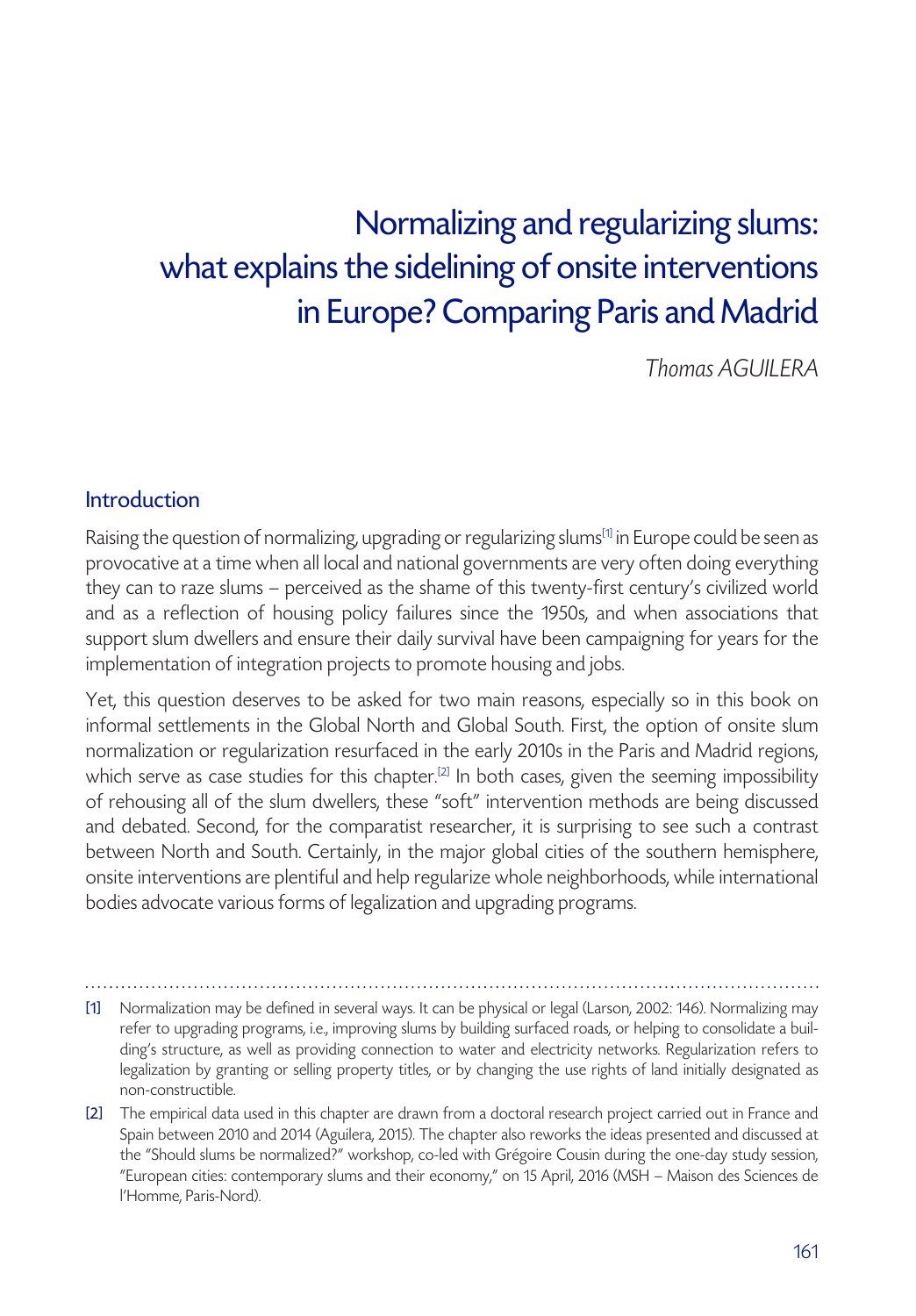Besides the fact that the sizes of slums in the Global South and Global North are not comparable, what can explain why European city governments choose (or not) to normalize or regularize slums? In this chapter, we will attempt to explain why this option is sidelined, drawing on a comparative analysis of the situation in Paris and Madrid, and contrasting these with experiences in the Global South.

In Section 1, we set out the main research and debates on slum normalization, regularization, and upgrading policies in the Global South in order to outline the main issues – opportunities and risks – that undergird such policies. We then present the Paris and Madrid case studies to show why, since the 1960s, normalizing and regularizing slums have not been considered as a mode of large-scale action: national and local officials have consistently ruled out the idea of onsite consolidation, preferring to constantly displace these populations, designated as "undesirable," through partial rehousing or eviction. Yet, some experiments have been undertaken by associations and non-governmental organizations (NGOs) working to help these populations survive and temporarily improve their living conditions in slums that time after time are destroyed (Section 2). Finally, we discuss the most recent debates that seem to be emerging in Paris and Madrid, against a backdrop not only of budget cuts that constrain rehousing capacity, but also social movements that support the idea of softer interventions on slums, which are after all places where people live (Section 3).

# 1. Insights from the Global South: implementation, effects, and debates around slum normalization and regularization

All over the world, slums are routinely cleared by force (Leckie, 1994), and the slum dwellers, left vulnerable, are pushed out to the city fringes (Dupont *et al*., 2013). Although these policies are accompanied by rehousing programs, they are often limited and selective, and do no more than disperse the slum communities, destroying their solidarity and local ties (Dupont, 2010; Bhan *et al.*, 2013). The same findings hold true for European cities (Vitale, 2009).

This type of intervention quite often comes with forms of tolerance that open the way for the consolidation of informal settlements (Clerc, 2005). Tolerance may be the result of government failures (Maccaglia, 2009), but it can also be used as a strategy by some governments seeking to speculate on land (Smart, 2001). The fact of tolerating informal settlements also helps forestall the emergence of social movements and maintain patronage networks (Varley, 1998). In this respect, similar strategies are seen in Europe, where tolerance is usually associated with police harassment and social emergencies (Fassin *et al*., 2014; Aguilera, 2015).

Finally, the debates crystallize around regularization policies, which for many years have accounted for most slum interventions in the Global South, under the intellectual authority of the liberal economist Hernando de Soto, whose tenets have been relayed by international bodies such as UN-Habitat and the World Bank. According to de Soto, granting or selling property titles to slum dwellers gives them the incentive to improve their housing and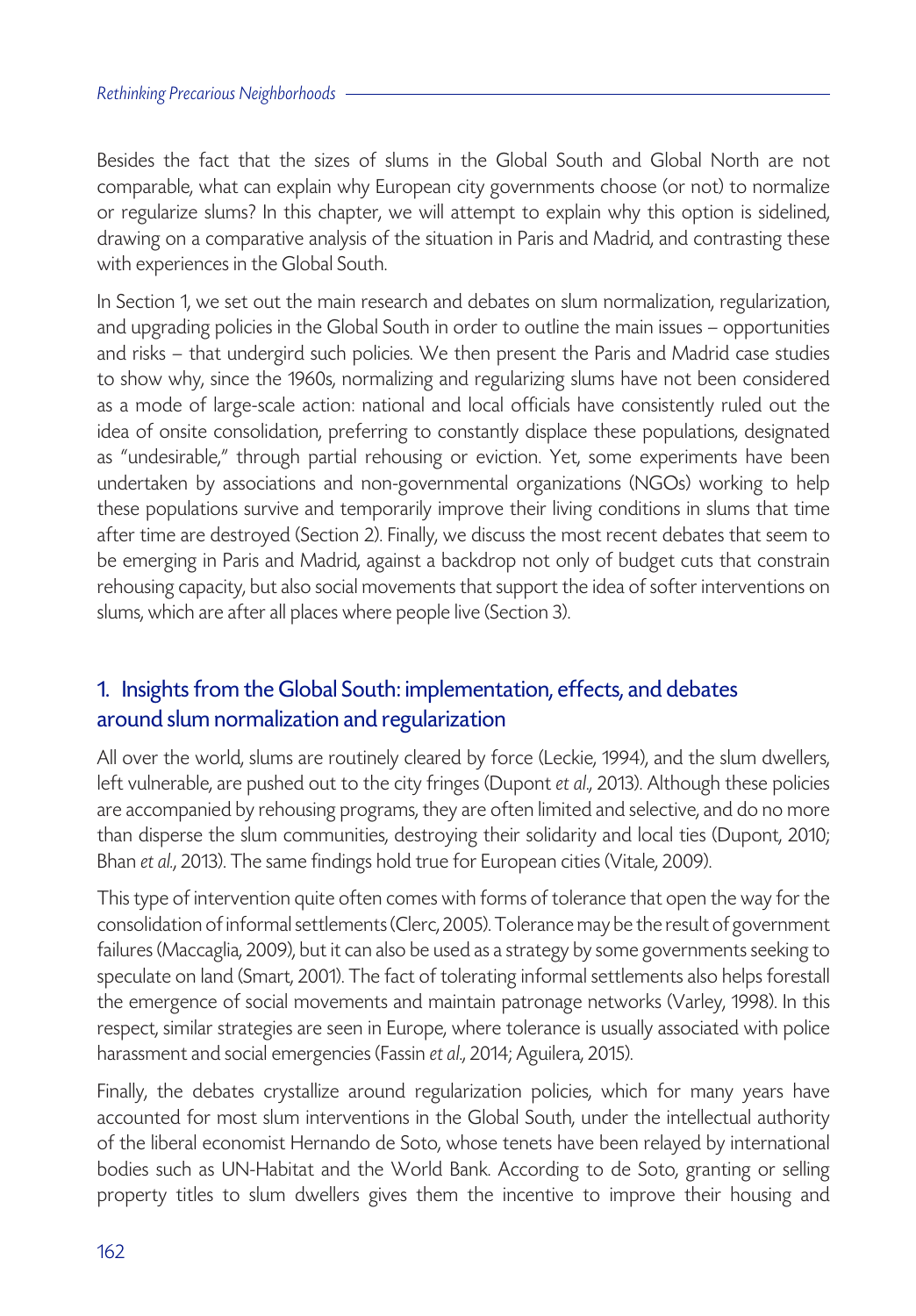facilitates the construction of infrastructure (de Soto, 2000). A second option, based on soft interventions, is to improve living conditions in slums so as to gradually normalize the situation.

Yet, these virtuous circles are not linear and may even be empirically limited or invalidated (Varley, 1987; Durand-Lasserve *et al.*, 2009). Some studies even show that such policies do not necessarily benefit the poorest inhabitants (Gilbert, 2002; Gulyani *et al.*, 2012) as they contribute in some way to their "silent eviction" (Burgess, 1982; Desai *et al.*, 2012). In fact, the policies implemented have not eradicated slums according to the United Nations, which admits that the estimated number of slum dwellers worldwide has continued to grow over the past decade (UN-Habitat, 2010).

This detour via the countries of the Global South provides a contrast for the cases found in the Global North and informs currently emerging debates, especially those in France and Spain.

## 2. Onsite interventions sidelined by slum policies in Ile-de-France and Madrid

The European cases differ from experiences in the Global South. To begin with, the reported sizes of slums are smaller. Next, the policies targeting slums in the 2000s were institutionalized to a lesser degree in the Global North, with the exception of Madrid, hence the need for comparison. Finally, when policies do exist, they prioritize soft onsite interventions, but alternate between systematic eviction of slum dwellers and slum clearance that selectively rehouses families outside the slums.

#### *2.1. Madrid's Franco legacy: policies for clearance, rehousing, and social support*

While slums were already present in the Madrid of the early twentieth century (Vorms, 2013*a*), these became established in the capital's southern and eastern outskirts following the Spanish Civil War in the late 1930s, under the combined effect of a massive rural exodus (Cabo Alonso, 1961) and city-center regeneration policies that were partly responsible for ousting the poorest households to the peripheries (Castells, 1977; Vaz, 2006; Vorms, 2013*b*). The *chabolismo* (*chabola* translates as "shanty") became a mass phenomenon. As a result, 16% of Madrid's population (i.e., 250,000 people) were living in slums in 1950 (Castells, 1977: 51).

Effective slum policies were introduced in the form of housing policies by Franco's Government not only in view of co-opting internal opposition to the regime and nascent social movements in the capital's slums and squats, but also of freeing up land for private developers highly subsidized by the State (Castells, 1979). Some squats were legalized, but it was primarily the launch of major national rehousing schemes that propelled most of the slum clearance between 1960 and 1980 (Vorms, 2013*b*: 53).

However, when the Autonomous Community of Madrid (CAM) – created at the regional level in 1983 – was confronted with the Government's withdrawal from housing policies, there were 3,000 families still living in slums (Nogués Saez, 2010: 104). As these families had not fulfilled the socioeconomic criteria to obtain the proposed dwellings, they had not been rehoused and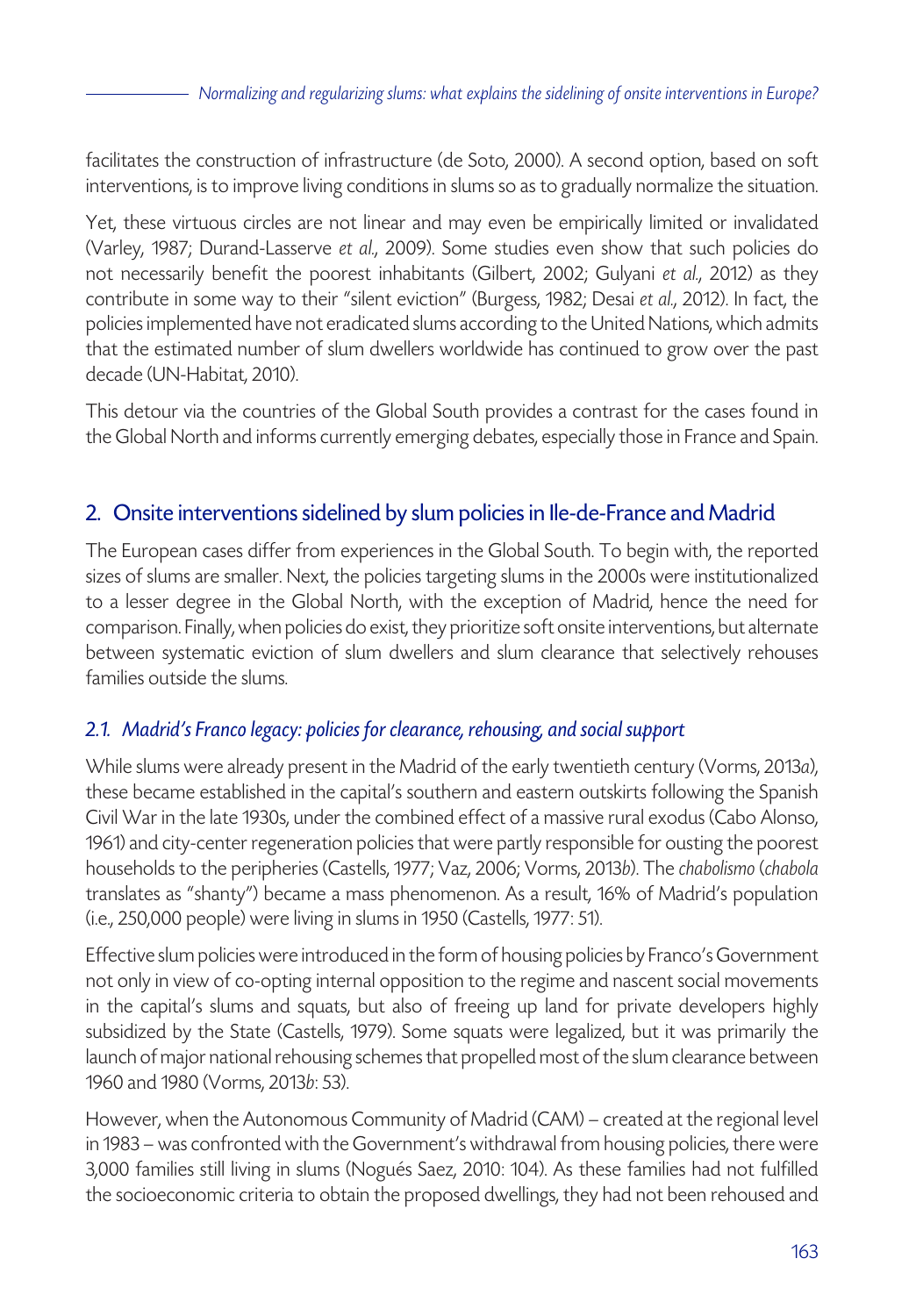were categorized as both *gitanos* (gypsy) and marginal. This meant that the issue of inadequate housing was being ethnicized (not unlike in France), leading to the notion that when dealing with distinct groups such as *gitanos*, whose lifestyle is perceived as unsuited to life in an apartment, specific policies need to be implemented.

To set this in motion, a new institution in charge of slum clearance was created in 1986, the Consortium for the relocation of marginalized populations (Consorcio para el Realojamiento de la Población Marginada – CPM), under the joint supervision of the Madrid Mayor's office, the CAM, and the Government Delegate's office. The rehousing procedure comprised three main measures. More than 1,000 families (the most comfortably off) were rehoused in local authority apartments between 1988 and 1991 (CPM, 1986). Just over 250 families were relocated to outlying neighborhoods hastily built on slum sites (Barrios de Tiplogía Especial [BTEs] – Neighborhoods of special typology) (Franco, 2004; Lopez de Lucio, 1999). Finally, the poorest families were relocated to "temporary camps" intended to serve as an airlock on the way to towards more permanent housing. But, like the camps, the conditions in the BTEs deteriorated and rapidly became drug trafficking hubs, which prompted some families to sell their houses and return to the slums (Sevilla Buitrago, 2003).

Faced with what amounted to the failure of public policy, and after the changeover to a rightwing regional government (Alberto Ruíz-Gallardón of the People's Party [Partido Popular] criticized the slum policies of his predecessor Joaquin Leguina of the Spanish Socialist Workers' Party [Partido Socialista Obrero Español]), in 1996 the CAM proposed the destruction of the BTEs and camps over the medium term, as well as the creation in 1998 of a new agency dedicated to slum clearance: the Rehousing and Social Integration Institute (Instituto de Realojamiento e Integracion Social – IRIS).

According to official figures, IRIS had to deal with over 1,400 families living in slums in 1998. The decision was taken to rehouse the families, spreading them out across the housing stock so as to limit the risk of ghettoization and avoid resettling already very vulnerable populations far away from the city. Social and educational programs were also key to supporting the relocation (Tejedor, 2002). The agency's annual budget averaged 26 million euros between 1999 and 2012 (Aguilera, 2015: 133). In 2012, IRIS owned 2,388 apartments, while its social workers dealt with more than 9,000 families and helped rehouse 2,030 families over a thirteen-year period. In July 2015, IRIS finally lost its autonomous status as an agency when the new CAM President, Cristina Cifuentes (former Government Delegate for Madrid) merged it with the regional social housing agency (Instituto de la Vivienda de Madrid – IVIMA).

These slum clearance policies pursued since the 1970s have fueled the growth of Europe's largest slum, Cañada Real Galiana*,* which hosts 11,000 people and where families not rehoused by the CPM and IRIS have found shelter (Aguilera, 2015): since the late 1990s, it has become home to Spanish *payos* (non-gypsies), *gitanos*, Moroccan and Latin American migrants, and precarious populations. The slum occupies a 70 m-wide former livestock trail, stretching for 16 kilometers*.*  It is divided into six sectors, from north to south, going from the most comfortably off to the most precarious. One of its central sectors is also a major drug trafficking hub.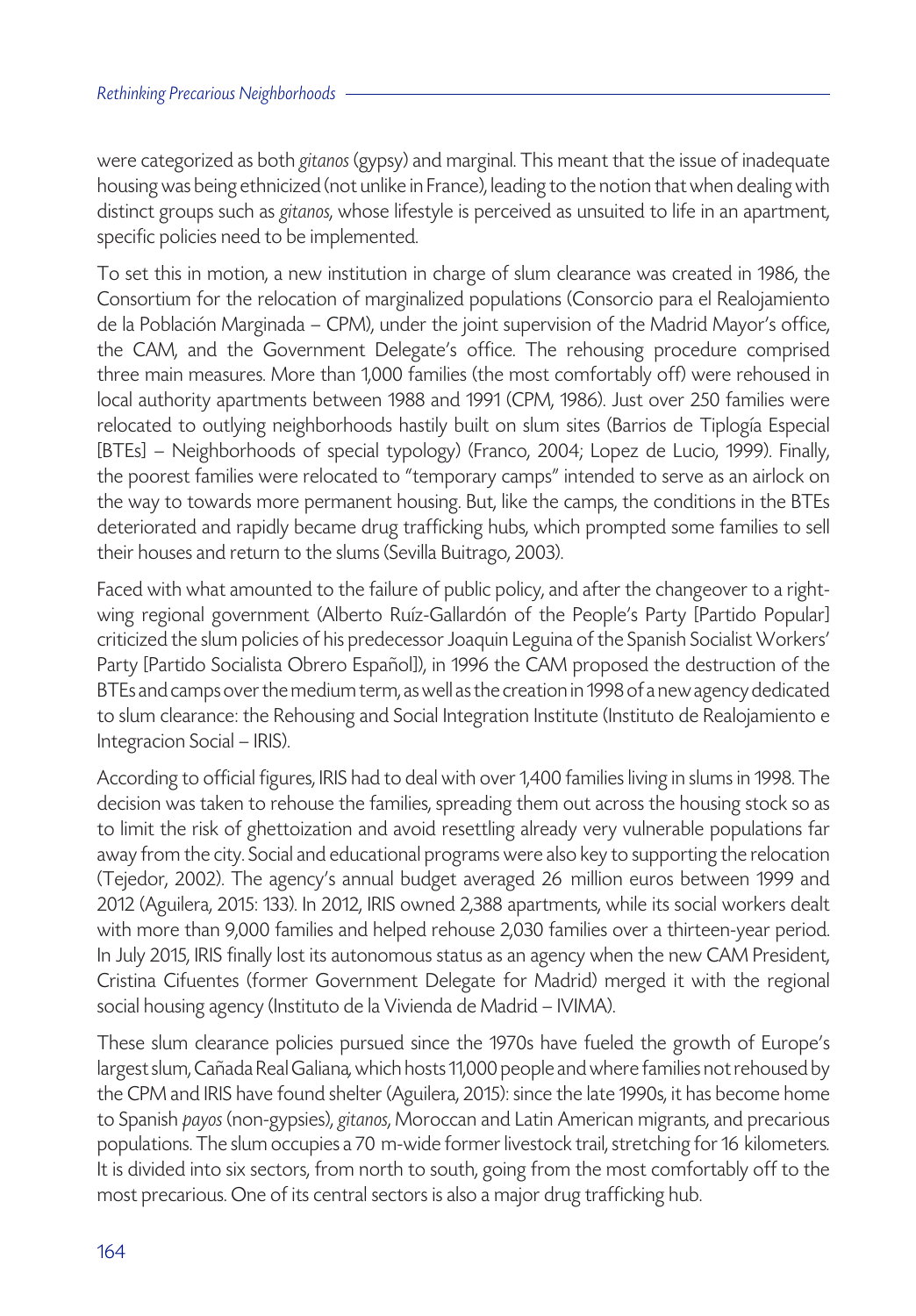The stretch of territory raised a highly complex legal situation, as it straddles three municipalities (Madrid, Rivas and Coslada). This limited the public authorities' intervention, while responsibility for clearance was passed back and forth among the municipalities concerned and the CAM. Moreover, the slum had been tolerated strategically as it served the dual function of safety valve for the slum clearance policies pursued in the center of Madrid, and informal settlement area for the families not rehoused. Under pressure from social movements and in order to recover land for major urban projects, the CAM finally passed a specific regional law for Cañada Real Galiana in 2011 that launched consultation procedures aimed at crafting an overall clearance program.

## *2.2. Policies, omissions, and "tinkering" in the Ile-de-France/Paris region*

The first slums in the Ile-de-France region sprang up in the 1930s when the French Government, pressured by business leaders, called on a large workforce from Spain, Portugal, and Italy (Viet, 1998). In the 1950s, new slums then emerged to accommodate the Algerian workforce. However, at the time, slums were not perceived as a housing issue, but rather as a security and migration issue. State action took the form of police violence in the authorities' search for the independence activists of the Algerian National Liberation Front (Front de Libération Nationale – FLN) (Gastaut, 2004: 7) and in their fight to prevent consolidation of shack settlements (Lallaoui, 1993: 53).

On the other hand, an "assistance sub-market" (Tricart, 1977: 606) had been developing. Municipalities and social housing agencies relocated some families in old rundown dwellings or built new housing to less stringent standards. Some 100,000 temporary dwellings were also installed in disused army barracks, and the State provided loans to the first *cités d'urgence* (emergency prefabricated housing complexes). The idea of transitional rehousing emerged in the social movement that mainly mobilized squatter groups. But it was as a result of Abbé Pierre's appeal on 1 February 1954 that Emmaüs set to work building emergency shelters: tents and "igloos" were erected, notably by self-build groups such as the "Castors."

Drawing on these association-led experiments, the State launched the larger-scale production of emergency housing, initially dubbed "family promotion housing" then "transitional housing": 12,000 units were thus constructed in 220 French towns at a total cost of ten billion euros (Lallaoui, 1993: 26). Sonacotral,<sup>[3]</sup> created in 1956, was responsible for overseeing the resettlement operations (Bernardot, 2007).

In 1966, a national survey by the Ministry of the Interior reported a total of 75,000 people living in slums, 47,000 of whom were located in the Ile-de-France region across some thirty slums (Ministry of Equipment and Housing, 1966). A confluence of three factors led Parliament to consider introducing a national slum clearance program in response to pressure from (i) the media (it was journalists who produced the first maps of slums and the surveys inside slums

<sup>[3]</sup> Sonacotral: Société nationale de construction pour les travailleurs algériens – National company for construction of housing for Algerian workers.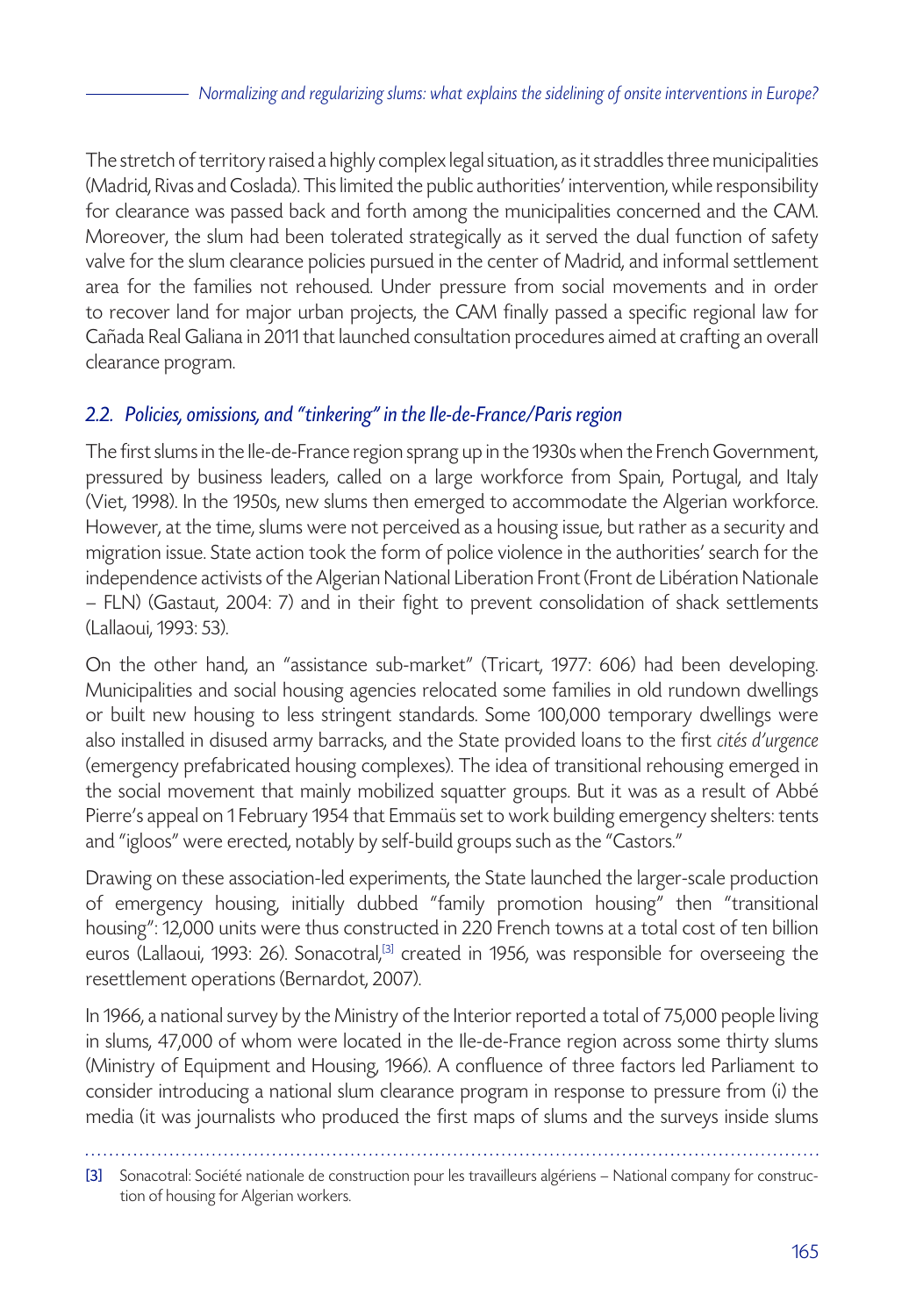from 1965), (ii) various local elected officials (following various fatal accidents, mayors called for state intervention) and members of Parliament (the subject came up several times on the National Assembly agenda between 1964 and 1972), and (iii) social movements.

Yet, these programs initially amounted to "tinkering" $[4]$  rather than planning. Moreover, while they enabled the rehousing of Spanish, Portuguese, and French slum dwellers in apartment blocks (Tricart, 1977: 617), Algerians were rehoused in transitional housing complexes (Blanc-Chaléart, 2006: 7), a situation that persisted until the late 1990s (Cohen *et al.*, 2012). The last slum was officially demolished in Nice in 1976.

Slums reappeared in the late 1990s, driven by the influx of migrants from Eastern Europe following the collapse of the communist bloc (Reyniers, 1993). As political refugee status was being increasingly denied to these migrants, they settled in the urban cracks of the Parisian "red-belt" (communist suburbs) (Jaulin, 2000). However, as in the 1950s, the foremost issues raised were not housing, but rather immigration, security, and public order. The State kept well away from the issue of poor housing conditions, preferring to discuss the problems posed by the so-called traveller communities – who did not even live in slums.

For nearly twenty years, migrants living in slums – then labeled as *Roma* in the public debate – were regularly evicted once or twice a year.<sup>[5]</sup> Families lived in confined spaces but, given the repeated evictions, had no time to consolidate their homes, while children were unable to follow a stable educational pathway (Thiéry, 2014: 28). Living conditions in the slums were highly precarious and presented significant health issues (Médecins du Monde, 2010). This reflects a political orchestration of "deterioration" (Fassin, 2014), through police harassment, non-removal of rubbish, and denial of access to drinking water and electricity, a decision taken by city halls for the sole purpose of pushing residents to depart on their own initiative (Romeurope, 2012; Amnesty International, 2014). A self-eviction policy was setting in (Fassin, 2014).

Municipalities on the left and right of the political spectrum systematically sent families on to neighboring municipalities and called for state intervention to evict or rehouse them, more often than not outside their own territory (Costil, 2011). National governments, both left and right, persuaded European authorities to regulate migratory flows. In a situation where the various competing bodies of territorial governance and public inaction systematically passed on the blame, humanitarian organizations and local authorities necessarily had to mobilize significant human resources to ensure the slum dwellers' survival.

Here and there, local authorities set up alternative projects that recycled existing mechanisms. From the late 1990s, some municipalities rehoused families following evictions. But it was particularly from 2005, taking advantage of subsidies granted under the MOUS (Maîtrise

<sup>[4]</sup> "Tinkering" refers here to an incremental, experimental, and often chaotic notion of public policy, as opposed to the barely credible vision of a hypothetical rational and planning-oriented decision-maker.

<sup>[5]</sup> Several surveys have attempted to estimate the number of slum clearances carried out, particularly since 2010 (Goossens, LDH – Ligue des Droits de l'Homme, 2010–2015).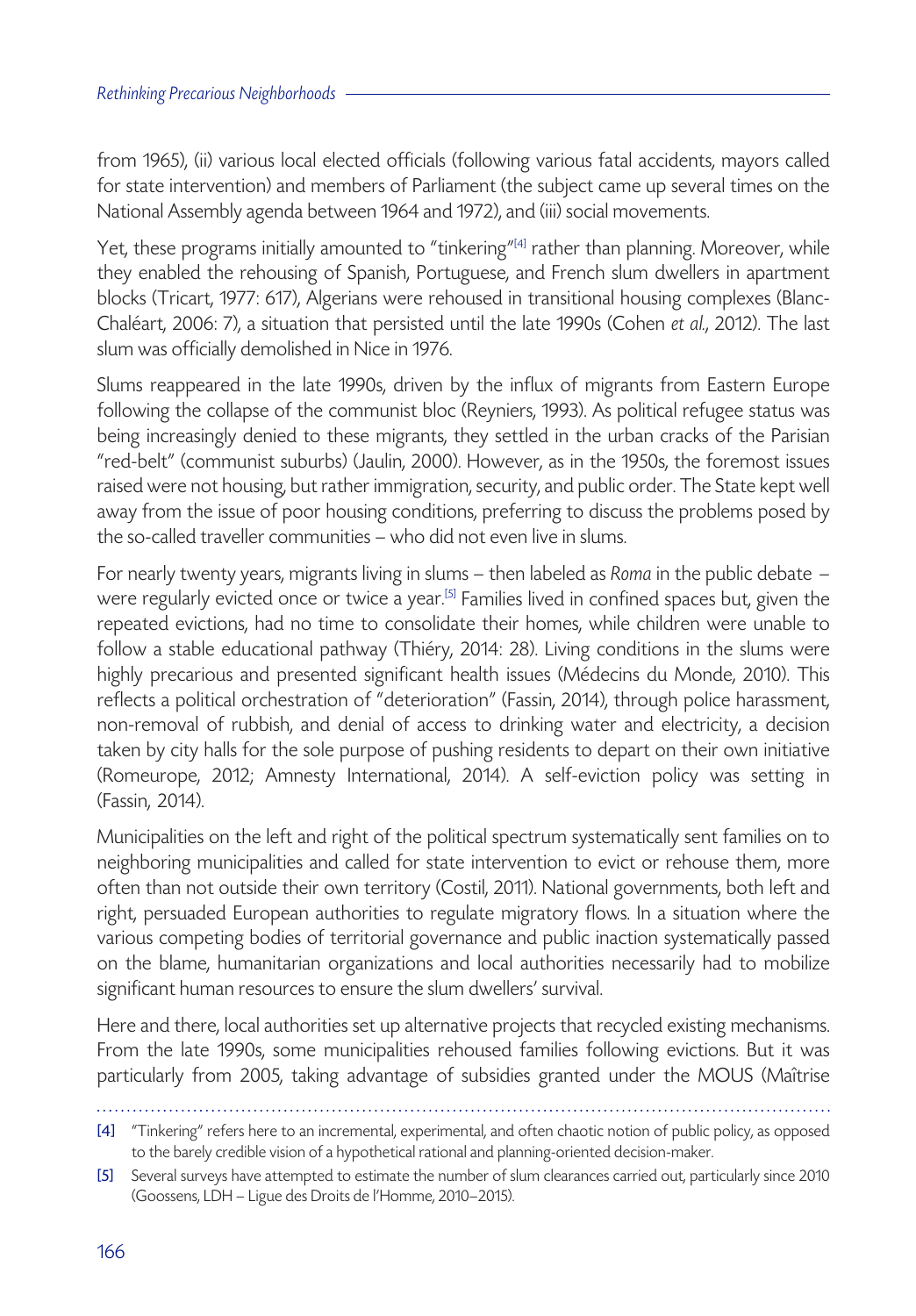d'œuvre urbaine et sociale – Urban and social organization program) scheme that around ten towns in the Ile-de-France region began to experiment with *villages d'insertion* (inclusion villages), following in the footsteps of the Municipality of Aubervilliers (Legros, 2011).

The implementation of these projects systematically follows the same pattern: a town finds itself having to deal with large slums, an accident (e.g., a fatal fire) unleashes the media agenda, and municipal teams then mobilize associations and institutional partners. The purpose of these "villages" is to temporarily settle some of the slum families in specific areas (Bernardot, 2007). But all of these projects are selective: families are chosen based on social, economic, and health criteria relating to their "capacity to integrate." The projects impose constraints, with strict internal rules governing everyday life. They are exclusionary and justify the eviction of most of those who are denied access to the project. In the Ile-de-France region, nearly 1,500 people participated in these inclusion projects between 2000 and 2011, but over 4,000 others were not entitled to participate (Aguilera, 2015: 215). These non-beneficiary families have been repeatedly dispersed across different municipalities by municipal and prefectoral orders.

Since 2012, the State has nonetheless sought to regain leadership in slum governance, channeling this through two conduits. On 26 August 2012, the French Government issued a circular urging prefects to coordinate social support schemes in tandem with evictions, which were expected to rise. The circular, supervised by DIHAL (Délégation interministérielle à l'hébergement et à l'accès au logement – Interministerial delegation for accommodation and access to housing), has however remained a dead letter and done no more than facilitate police evictions by providing social survey tools. The second conduit for state action is the "Plate-forme d'accueil, d'information, d'orientation et de suivi," AIOS (platform for reception, information, counseling and monitoring), created in 2015 under the auspices of the regional prefect. Again, this platform has been a disappointment to associations, as they are neither consulted nor convinced by political leaders, who still refuse to speak of "slums" and prefer to talk of "illicit encampments."

# 3. Onsite interventions: an option left by the wayside

The comparative analysis over time of the Paris and Madrid case studies points up two invariants. The policies for both of the city regions have always given priority to clearance, which involves razing slums and relocating families either by rehousing them or by evicting them towards new slums. In rare cases, normalization experiments have been carried out, but these have often been undertaken by the third sector, while local authorities refuse to stabilize the situations of the slums within their municipalities.

#### *3.1. Rare onsite normalization experiments: the third sector steps in to upgrade living conditions*

The onsite interventions carried out are few and far between, and very often implemented by associations and NGOs rather than by the public authorities. In fact, NGOs are always the first to intervene in slums, launching pilot projects that were able to serve as the bedrock for larger-scale institutionalized public policies, as was the case in the 1960s in both cities: squatter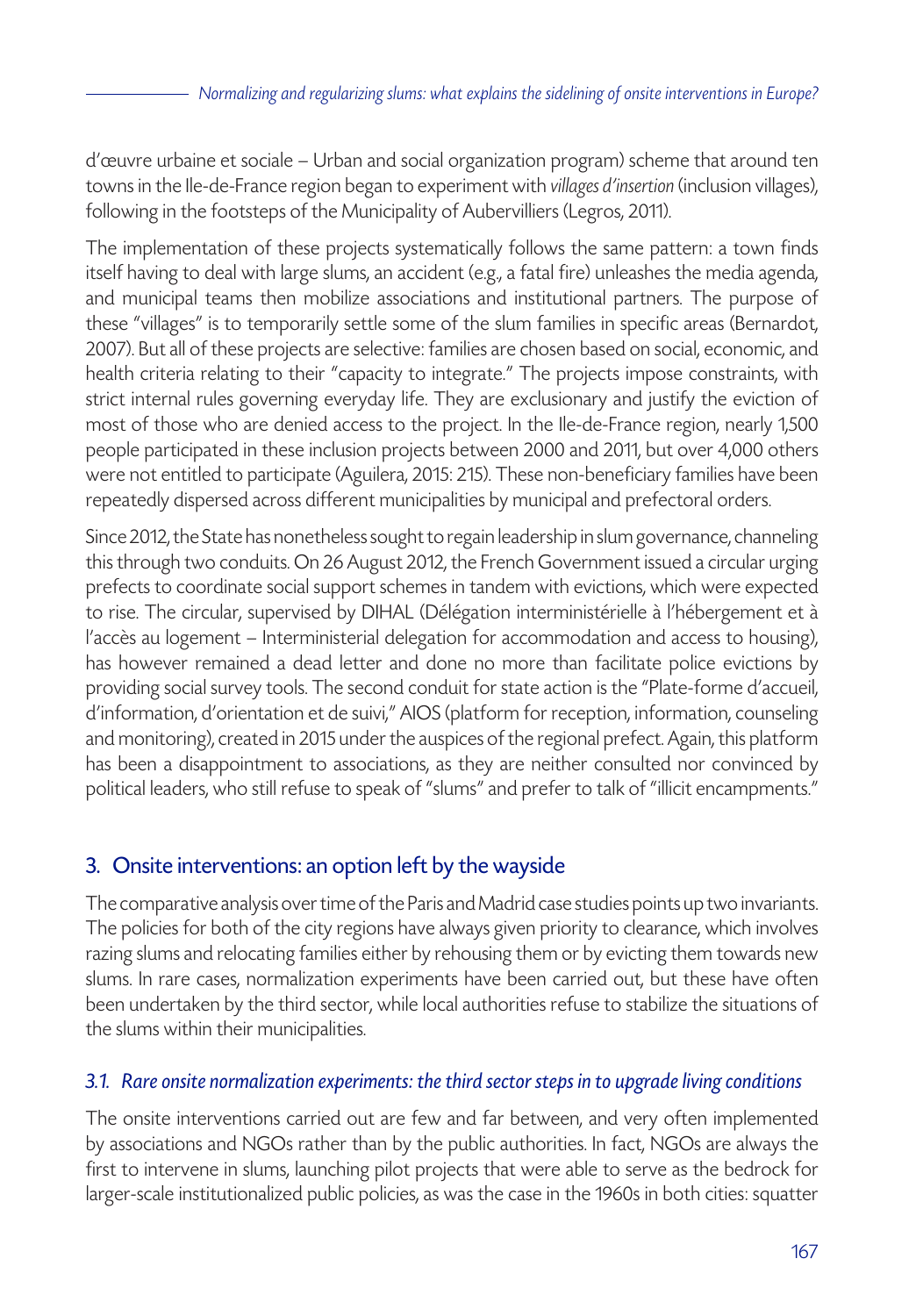and self-build movements gave rise to "tinkering" approaches which became systematic and subsequently mainstreamed into regional policies.

The 2000s also saw this type of local experiment, which filled the void left by public inaction. The largest slum in Madrid, Cañada Real Galiana, has hosted a large number of architect, activist and student collectives that, over the past decade, have conducted social and urban-planning diagnostic analyses in order to contribute to the slum dwellers' indigenous knowledge. On the one hand, this meant producing counter-diagnoses by mobilizing knowledge as a weapon to resist institutional urban projects (Appadurai, 2012; Deboulet *et al.*, 2013). On the other hand, these diagnoses often gave rise to participative self-build projects that brought together architects and residents. Volunteers working for the association Architects Without Borders (AWF) supported residents in the slum's Sector 5 for the construction of a community center on abandoned land (Carriot, 2014). Likewise, a young architects' collective, Todo Por la Praxis, had produced counter-proposals for the development of Cañada Real Galiana in 2011.

In the Ile-de-France region, the larger NGOs such as Médecins du Monde – highly active through its Roma Mission – and the Catholic Relief Services have maintained an everyday presence to ensure the bare essentials and prevent the spread of epidemics. Moreover, each time a slum springs up local support groups are created. These may or may not belong to the local Romeurope collectives that are dotted around the Ile-de-France region with support from various antennas coordinated by the National Human Rights Collective Romeurope. These collectives provide consumer goods and occasionally healthcare, and may physically intervene to improve living conditions by helping build dry toilets, provide waste collection or carry out maintenance on shacks. Recently the association Convivance successfully negotiated a no-cost lease agreement for a plot of private land to develop a self-build project with the residents of a slum in Ivry-sur-Seine, south of Paris.

At the margin of the *villages d'insertion* set up by municipalities, architect collectives and urban planners have turned slums into land hosting self-builds. This was the case in Saint-Denis (north of Paris) following the eviction of the Hanul slum dwellers in 2010, as well as in Orly (south of Paris) in 2011, where the *village d'insertion* aimed to have the future residents participate in building their wood cabins. One association, PEROU (Pôle d'exploration des ressources urbaines – Pole for the exploration of urban resources),<sup>[6]</sup> has attracted attention due to its drive to "de-culturalize" the Roma question by intervening in slums at an architectural level to open them up to the world, but above all to improve the residents' living conditions. For example, the association built a communal wooden building in the heart of the Ris-Orangis slum south of Paris as a venue for Christmas parties in 2012 (Thiéry *et al.*, 2013).

These interventions may seem derisory compared to the repeated evictions by the prefectures in the Ile-de-France region, or to the massive rehousing carried out by IRIS in Madrid. They

[6] For more details of this organization, see their website: http://www.perou-paris.org/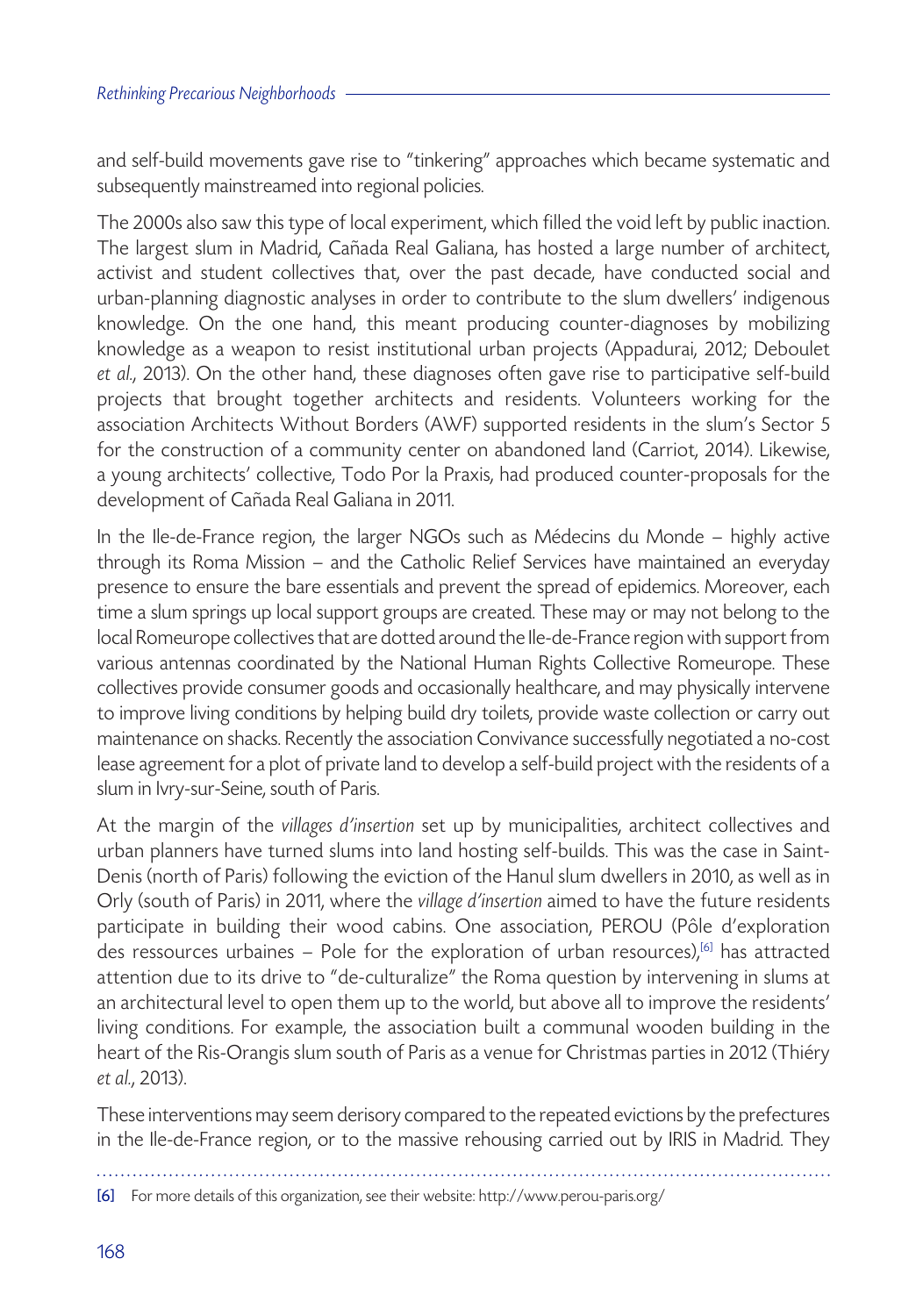nonetheless demonstrate that actors are envisaging upgrading operations that avoid the immediate removal of families, and these interventions may well, as in the 1960s, percolate into decision-making spheres and lead to experiments on a larger scale.

### *3.2. The return of onsite interventions? How the economic crisis affects the reshaping of local slum policies*

The idea of onsite interventions seems to have resurfaced in Paris and Madrid as from 2010. The revival of this idea in Europe may be due to the fact that associations and some elected officials have observed that the policies formerly pursued have not necessarily borne fruit, and that the slums are still there, and even growing. The economic crisis could thus confirm the need to find intervention methods that are softer, more gradual, and thus less costly for public authorities. This could open up a window of opportunity for associative actors to promote modes of action that are more respectful of the social and territorial roots of slum families and facilitate more stable paths to inclusion.

#### As clearance proves impossible, the legalization option is considered in Madrid

IRIS had been clearing slums in Madrid since the late 1990s. But after 2007, the agency's annual budget tumbled (40 million euros in 2007 compared to 20 million euros in 2012). Its wage bill also declined, as did the budget earmarked for housing (Aguilera, 2015: 133). In July 2015, the CAM – announcing the end of slums, but above all no longer able to fund an institution subject to debate – decided to merge IRIS with the regional housing agency (IVIMA) to create a social housing agency in charge of promoting and managing public housing, but also responsible for the Cañada Real Galiana dossier. This merger spelt the end of the clearance policy and heralded a new instrumentation of slum policies.

As soon as the 2011 regional law was passed, the CAM formulated alternative proposals to cope with the excessive volume of people to be rehoused in the event that an IRIS project were implemented. One proposal that falls under the framework agreement pursuant to this law is to "consolidate as many inhabited houses as possible, if they comply with residential zoning and if they are integrated into an urban fabric" (CAM, 2014: 6) Priority is to be given to the residential use of the spaces due to be normalized: "single-family" homes are targeted by the agreement, which clearly aims to seize the opportunity to demolish businesses, workshops and hotels, all with a view to producing a uniform urban morphology. Yet, this measure does not apply to Sector 6, the poorest and most rundown area of Cañada Real Galiana. The third goal concerns housing and advocates "access to ownership for as many people as possible"(*ibid*.: 6) Only those families enumerated before 2012 would be eligible for this, while the others would be excluded from the process and relocated to temporary housing. Finally, a review of the hitherto inalienable legal status of the land occupied by the slum would be considered so as to allow the sale of property titles and servicing.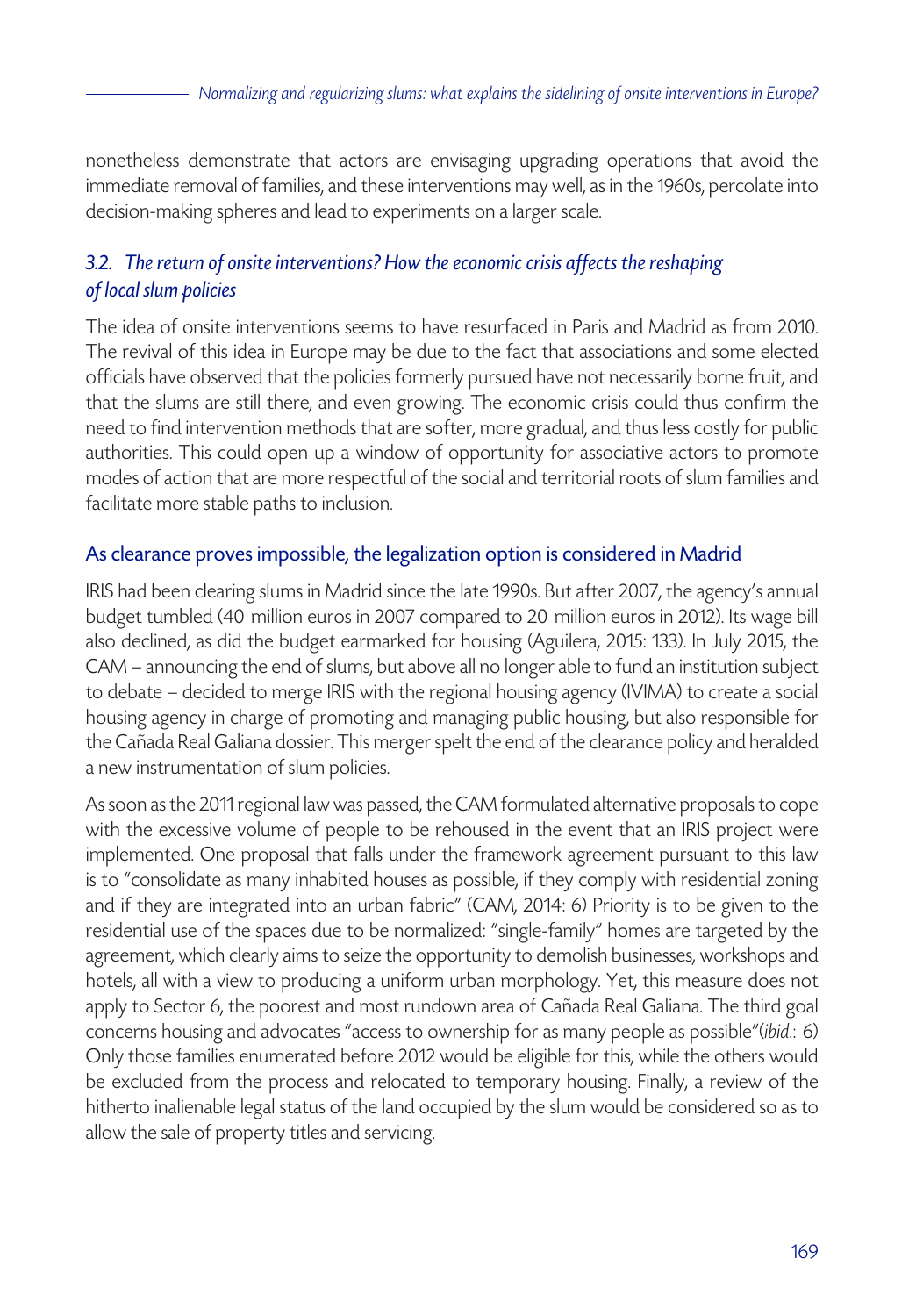The framework agreement thus makes proposals in line with the normalization, then onsite regularization of Europe's largest slum. Yet, this Law remains differential,[7] as it fails to cover the most precarious areas. It has also been subject to diverse criticisms from municipalities and associations.

Firstly, the framework agreement only applies to homes that lie strictly within the perimeter of Cañada Real Galiana: homes clustering around the slum would be demolished. Second, while the option of granting land titles seems to suit the dwellers, the idea of sale has sparked debate, particularly with regard to the selling price per square meter and the valuation of the sales price of houses. Although the prices are in line with those proposed by associations in the most comfortably off northern sectors, they are too high to give the poorest families in the southern sectors a chance of ownership. The question remains open-ended, but it is safe to conclude that at least part of the slum will be legalized.

#### The French debates on normalization

In France too, the debate on soft onsite interventions has begun to spread and, given the cost of an eviction (400,000 euros<sup>[8]</sup>), owners and public authorities may well find that this approach offers advantageous modes of conflict resolution.

Among those who support such ideas, the Fondation Abbé Pierre (FAP) advocates forms of "soft clearance" (Huyghe, 2016). This involves intervening discreetly to gradually transforming slums into towns, and step by step bringing the slum dwellers closer to common law arrangements, with social housing as the ultimate goal. Occasional physical interventions are carried out (street furniture, children's games), while self-build projects are set up through cross-funding (especially municipal funds). Yet, support is not always the order of the day. In September 2014, the FAP and Médecins du Monde managed to design a project that aimed to progressively improve the living conditions inside the large Le Samaritain slum in La Courneuve (north of Paris), and in the long run rehouse the families and provide social and medical support. In the end, however, the municipality refused to pursue the project and subsequently ordered the eviction of the slum dwellers in August 2015.

In this case, normalization is only temporary and does not entail legalizing the slum but rather stabilizing situations for a while in order to facilitate social work, job searches, and children's schooling. A recent study by Association Trajectoires, commissioned by DIHAL, confirms that slums are a stepping stone, a base that helps to sustain solidarity and stabilize relations with associations, but also, despite the sometimes difficult living conditions, it help the residents to save income with a view to subsequently accessing social housing (Association Trajectoires, 2016).

<sup>[7]</sup> By "differential," we mean unequal public treatment of social facts that are a priori subject to the same rules. This differential character is the result of mechanisms that categorize, classify, and prioritize social practices or groups.

<sup>[8]</sup> Several studies have been conducted to assess the cost of evictions (Cousin, 2013; PEROU, 2014).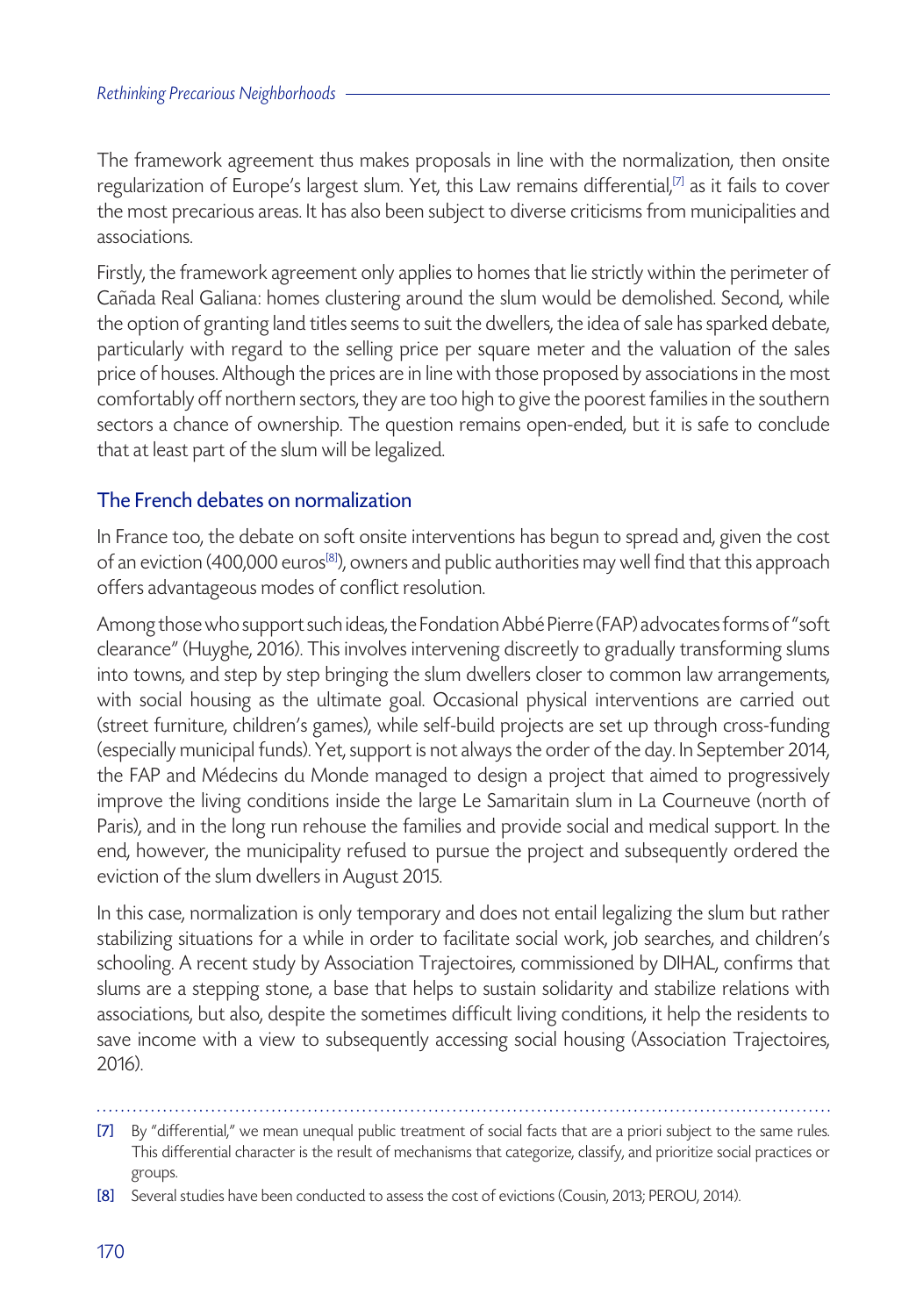The debates then turn to how this normalization is to be conceived and what time lines will be involved. The Romeurope Collective accepts these forms of stabilization, but refuses any notion of permanence. Stabilization must be considered simply as a form of aid to leaving the slum. As in the 1960s, the collectives now envisage departures from slums as being gradual, measured, and adapted to individual and family situations, and thus based on social and health diagnostics.

As in Spain, the idea of onsite stabilization rather than a direct exit from the slums has made its way into the debates and prompted alternative experiments at a time when traditional public policies seem to have proved ineffective.

### The reticence of local officials in a context of competitive governance

Cities are competing to make territories attractive (Brenner, 2004), and local officials are positioning themselves in a context of competitive governance. They voice their reticence to the idea of normalization for three main reasons. One of their key concerns about the slum issue is the "pull factor." The imagined outcome of a dependency on handouts is systematic: offering help would attract more potential beneficiaries and thus create an unmanageable situation. This argument serves as justification for all slum clearance policies to be selective, as many related public policies indeed are.

A second apprehension relates to public order. Local elected officials are accountable to their constituents, and they hold the issue of public nuisance as a primary concern. Even if a slum's closest neighbors do not complain (Windels, 2014), local officials are sensitive to complaints and the image of their municipality. A slum inhabited by migrants, even if normalized, still represents a stigma for the municipality. The officials – who here see eye to eye with associations – fear forms of "ghettoization" and never-ending projects located far from urban resources or transportation, as was the case in the 1990s in Madrid. Finally, even though soft onsite interventions are inexpensive, the question of operation cost is presented by city mayors as a major hurdle to setting up long-run projects.

To these obstacles stemming from the fears of local officials, we would add one final factor identified by our comparative analysis. Social movements and organizations that support slum dwellers mobilize conventional and legalistic resources that do not disrupt the public and political order. In the 1960s, in France and Spain alike, support for squatter or protest movements opened up greater windows of opportunity, and finally led to rehousing. Similarly, a comparison with the squatter movements of the 2000s shows that, when protest-driven actions or even illegal actions are employed, this pushes local officials to rehouse more quickly (Aguilera, 2015: 600).

Lastly, our comparison should be extended to pinpoint the conditions that have led to a greater number of onsite normalizations, as was the case in Italy, and particularly in Rome, Milan, and Turin, where the local authorities financed connection to water and electricity networks (De Salvatore *et al*.*,* 2009).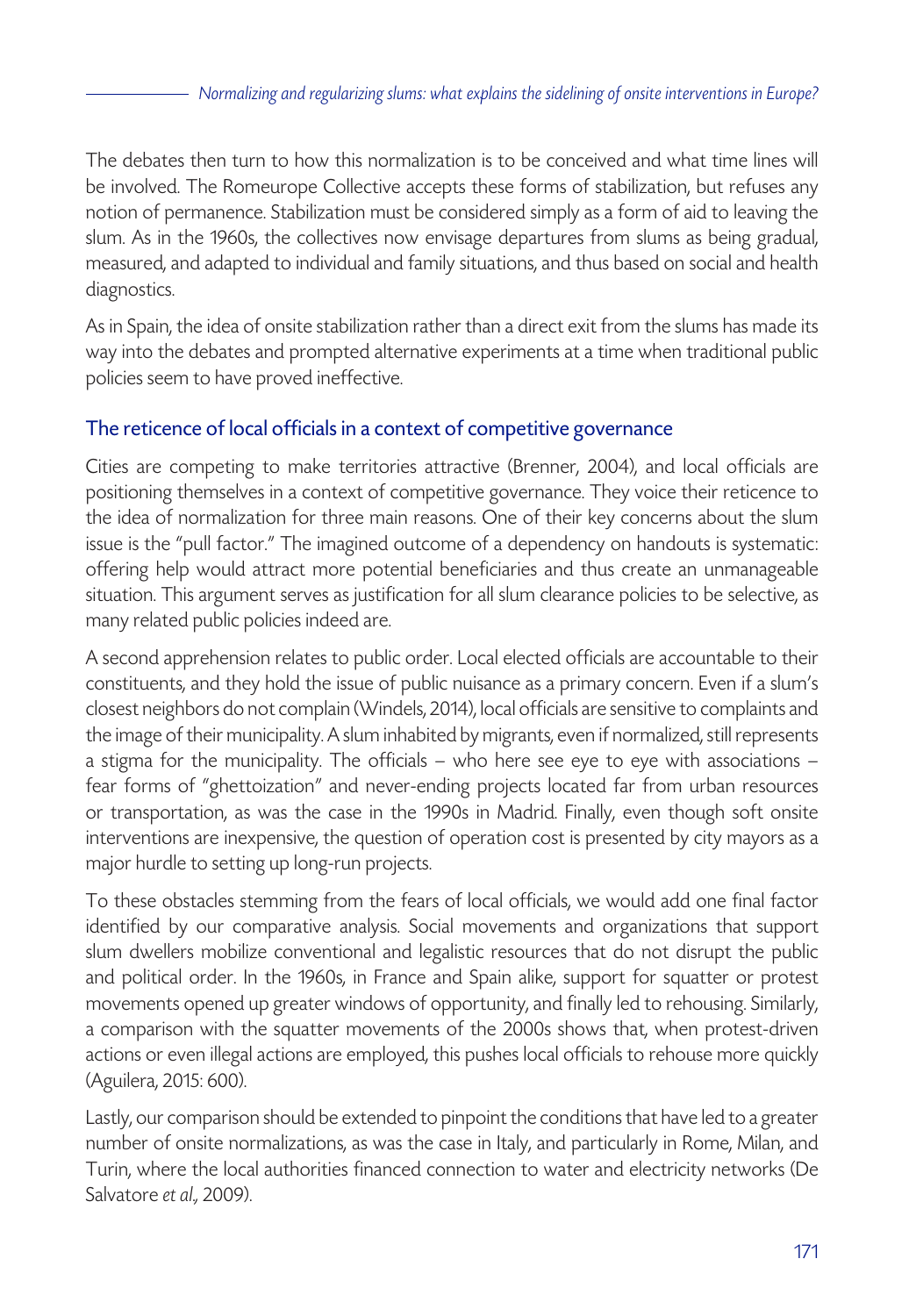# Conclusion

The purpose of this chapter was not to deplore the lack of attention given to potentially miracle-producing options. As we have seen, onsite interventions have not eradicated poor housing conditions in the Global South, where the question spurs debate, as it does in Europe, even among those who take up the defense of vulnerable populations. The aim was simply to empirically and theoretically substantiate the causes of the differences between intervention models in a Global North and Global South faced with the same issue. Slums certainly vary in size, but they raise similar problems in terms of poor housing conditions and public management of urban informality.

The comparative dual-lens (North-South, Paris-Madrid) highlights the extent to which forms of public intervention and tools for action may be considered in certain cities, at certain moments, whereas in others they are not. It helps inform debates and gives insights into how the actors mobilize ideas and identify risks.

A comparison and analysis of the arguments around normalization in both the Global North and Global South raise a final debate on the issues of slums and poor housing conditions in general: the debate on security standards and norms. Most often, if not always, squats and slums are evacuated by prefectures in the name of the safety and health of their inhabitants. Yet, just as often, activist architects show that some sites are not as insalubrious (for transitory periods) as the eviction orders state. There is thus the need for a debate on the high safety standards that sometimes hinder experiments for gradual inclusion through informal settlements, without implying however the design of multi-speed normative systems (Delgado, 1997; Larson, 2002).

# References

Aguilera T. (2015), « Gouverner les illégalismes urbains. Les politiques publiques face aux squats et aux bidonvilles dans les régions de Paris et de Madrid », doctoral thesis in political science, Institut d'Études Politiques de Paris, supervised by P. Le Galès.

Amnesty International (2014), *« Nous réclamons justice». L'Europe doit protéger davantage les Roms contre les violences racistes,* London, Paris.

Appadurai A. (2012), "Why enumeration counts", *Environment and Urbanization*, Vol. 24, No. 2, pp. 1-3.

Bernardot M. (2007), « Déplacer et loger les indésirables, sociologie du logement contraint», *in* Laflamme V., C. Levy-Vroelant, D. Robertson and J. Smyth, *Le logement précaire en Europe. Aux marges du palais*, L'Harmattan, Paris, pp. 285-303.

Bhan G. and S. Shivanand (2013), "(Un)Settling the City. Analyzing Displacement in Delhi from 1990 to 2007", *Review of Urban Affairs*, Vol. 48, No. 13, pp. 54-61.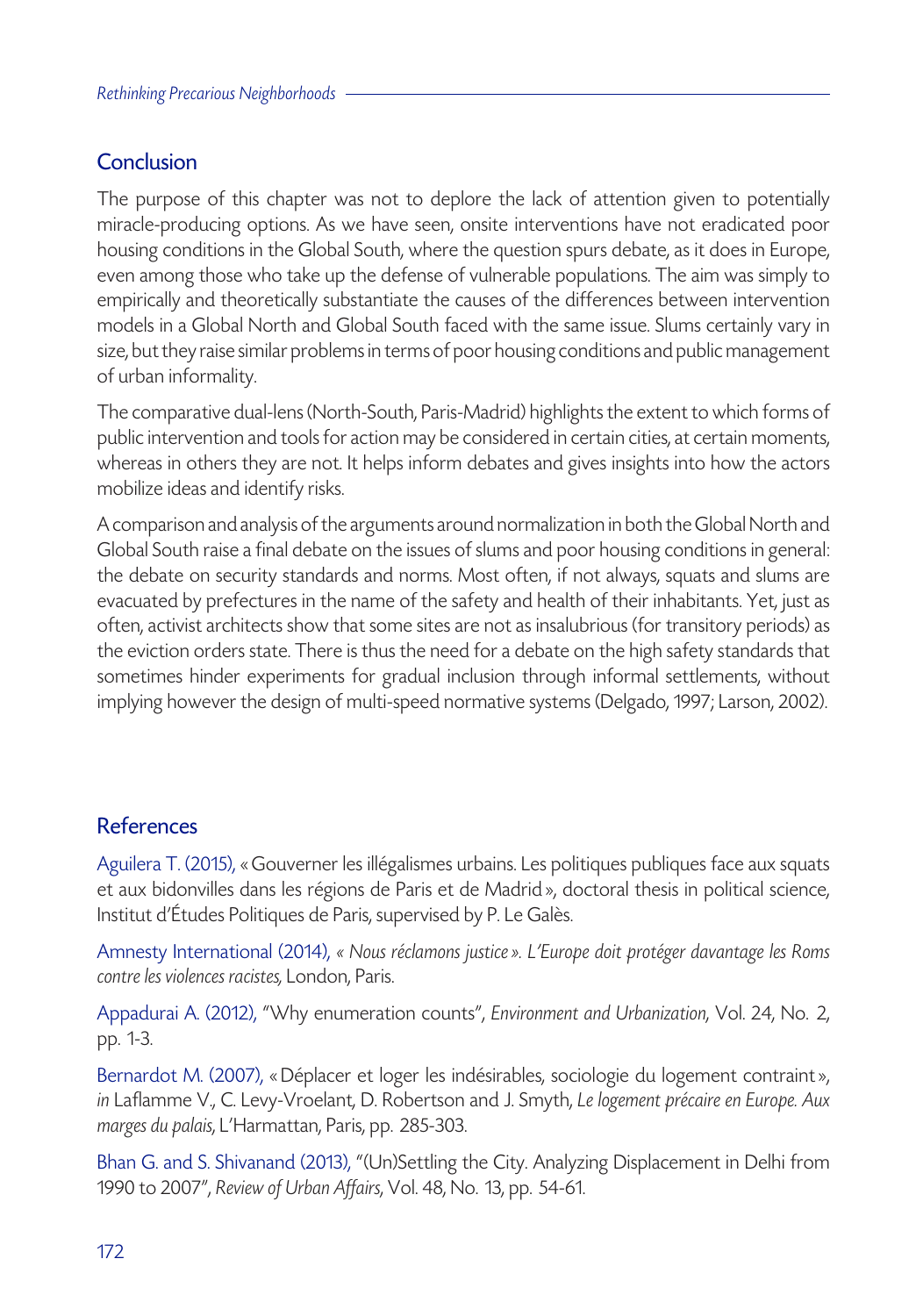Blanc-Chaléard M.-C. (2006), «Les immigrés et le logement en France depuis le xix<sup>e</sup> siècle. Une histoire paradoxale », *Hommes et Migrations*, No. 1264, Nov.-Dec. 2006.

Brenner N. (2004), *New States Spaces. Urban Governance and the Rescaling of Statehood*, Oxford University Press, Oxford.

Burgess R. (1982), "The Politics of Urban Residence in Latin America", *International Journal of Urban and Regional Research*, Vol. 6, No. 4, pp. 465-480.

CAM, Communidad Autonoma de Madrid, Ayuntamiento de Rivas-Vaciamadrid, Ayuntamiento de Coslada, Ayuntamiento de Madrid (2014), "Acuerdo marco social de la Cañada Real Galiana entre la Comunidad de Madrid y los ayuntamientos de Rivas, Coslada y Madrid", 30 April.

Cabo Alonso À. (1961), "Valor de la inmigración madrilène", *Estudios geográficos*, Vol. 22, No. 84-85, pp. 353-374.

Carriot P. (2014), « Construire en marge de la ville légale: coopération d'habitants mobilisés et d'experts associatifs dans la Cañada Real Galiana», Communication for a study day on the link between housing illegalities and residential vulnerability organized by REHAL (Réseau Français "Recherche-Habitat-Logement").

Castells M. (1977), *Ciudad, democracia y socialismo. La experiencia de las asociaciones de vecinos en Madrid*, Siglo XXI, Madrid.

Clerc V. (2005), « Les politiques de résorption de l'habitat informel à Phnom Penh. Influence des organisations internationales et contradictions de l'action publique », *Géocarrefour*, Vol. 80/3, mis en ligne le 01 mars 2009..

Cohen M. and C. David (2012), « Les cités de transit : le traitement de la pauvreté à l'heure de la décolonisation », *Métropolitiques*, 29 February 2012.

Consorcio Para El Realojamiento De La Población Marginada (CPM) (1986), "Estudio para el realojamiento de la población marginada de Madrid", unpublished report, Madrid.

Costil M. (2011), « L'enjeu des bidonvilles roms et d'un projet de relogement : l'exemple du Hanul à Saint-Denis», Master's thesis supervised by F. Douzet, Institut Français de Géopolitique, Paris 8.

Cousin G. (2013), « L'évacuation de bidonvilles roms. Circulaires et cycles médiatiques», *Métropolitiques*, 18 November 2013, http://www.metropolitiques.eu/L-evacuation-de-bidonvilles-roms.html

De Salvatore A. and S. Riboni (2009), "Settimo Torinese : il proceso di autoconstruzione e autorecupero come strumento di inclusione sociale", *in* T. Vitale (ed.), *Politische Possibili. Abitare le città con i rom e i sinti, Carocci, Roma*, pp. 244-248.

De Soto H. (2000), *The Mystery of capital, Why capitalism triumphs in the West and fails everywhere else*, Bantam Press.

Deboulet A. and H. Nez (2013), *Savoirs citoyens et démocratie urbaine*, Presses Universitaires de Rennes, Rennes.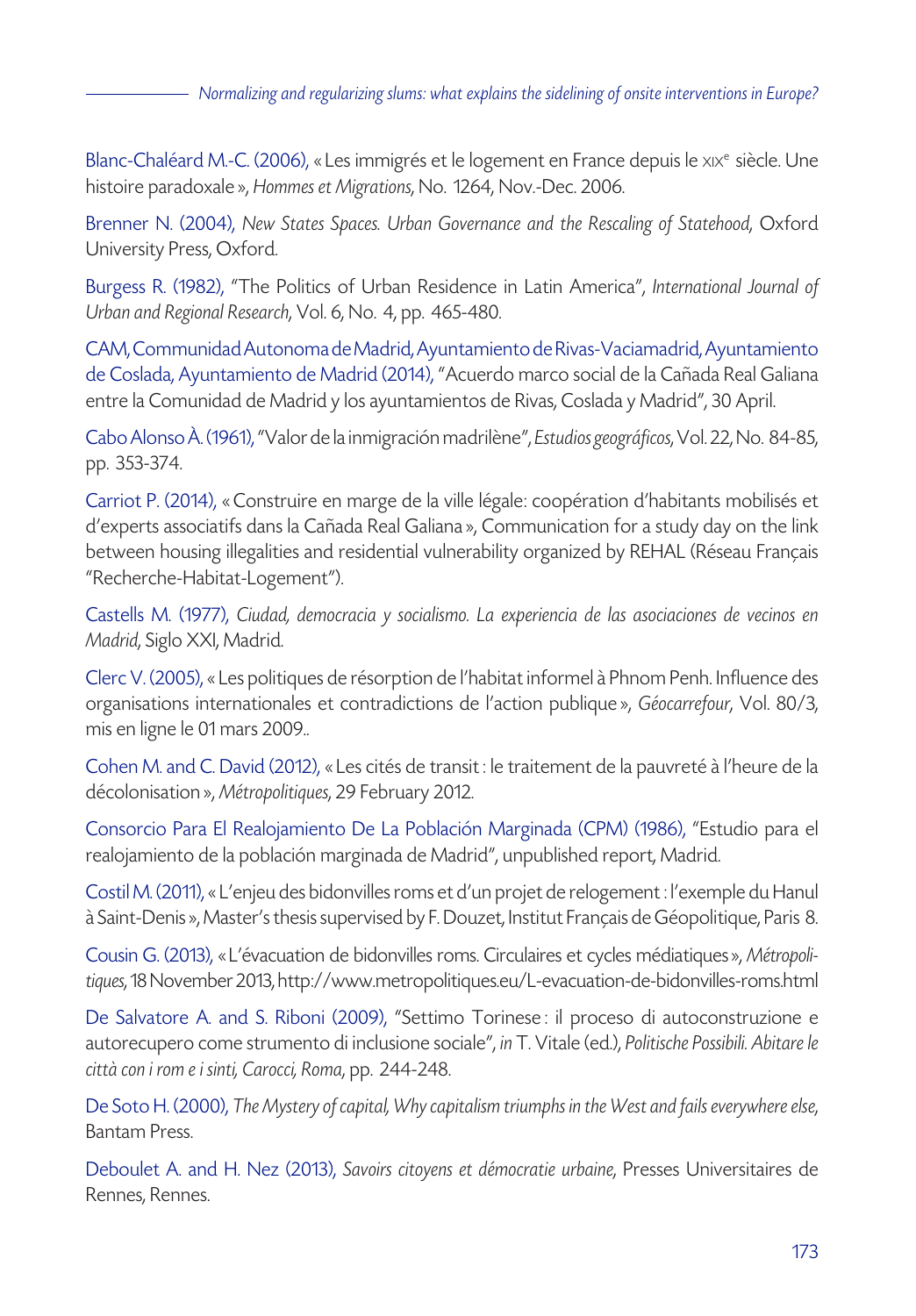Delgado R. (1997), "Rodrigo's Twelfth Chronicle: The Problem of the Shanty", *GEO*, Vol. 85, pp. 667-688.

Desai V. and A. Loftus (2012), "Speculating on Slums: Infrastructural Fixes in Informal Housing in the Global South", *Antipode*, Vol. 45, No. 4, pp. 789-808.

Dupont V. (2010), « Création de nomades urbains et appauvrissement. Impact des politiques d'éradication des camps de squatters à Delhi», *Tiers Monde*, No. 201, pp. 25-45.

Dupont V. and D. Vaquier (2013), "Slum demolition, impact on the affected families and coping strategies", *in* Landy F. and M.-C. Saglio-Yatzimirsky (eds.), *Megacity Slums. Social Exclusion, Urban Space and Policies in Brazil and India, London*, Imperial College Press, pp. 363-407.

Durand-Lasserve A., G. Payne and C. Rakodi (2009), "The limits of land titling and home ownership", *Environment and Urbanization*, Vol. 21, No. 2, pp. 443-62.

Fassin É. (2014), « La question rom », *in* Fassin É., C. Fouteau, S. Guichard and A. Windels (eds.), *Roms et riverains. Une politique municipale de la race*, La Fabrique, Paris, pp. 7-69.

Fassin É., C. Fouteau, S. Guichard and A. Windels (2014), *Roms et riverains. Une politique municipale de la race*, La Fabrique, Paris.

Franco A. (2004), Evolución reciente del fenomeno chabolista. El nuevo chabolismo madrileño, http://www.uib.es/ggu/pdf\_vii%20coloquio/5\_franco\_evolucionreciente.pdf

Gastaut Y. (2004), « Les bidonvilles, lieux d'exclusion et de marginalité en France durant les trente glorieuses», *Cahiers de la Méditerranée*, published online 10 May 2006: http://cdlm.revues. org/index829.html

Gilbert A. (2002), "On the Mystery of Capital and the Myths of Hernando De Soto. What does legal title make?", *International Development Planning Review*, Vol. 24, No. 1, pp. 1-20.

Goosens P., ERRC-LDH, (2010-2015), *Recensements des evacuations forcées de lieux de vie occupés par des Roms étrangers en France*, Report for the Association européenne pour la défense des droits de l'homme (AEDH) and the Ligue des droits de l'homme (LDH).

Gulyani S. and D. Talukdar (2012), "Slum Real Estate: The Low-Quality High-Price Puzzle in Nairobi's Slum Rental Market and its Implications for Theory and Practice", *World Development*, Vol. 36, No. 10, pp. 1916-37.

Huyghe F. (2016), « Résorption douce d'un bidonville, cas d'étude », communication for the conference « Métropoles européennes : les bidonvilles et leur économie », Projet Migrom, Maison des Sciences de l'Homme, Aubervilliers.

Jaulin B. (2000), *Les Roms de Montreuil*, Éditions Autrement, Paris.

Lallaoui M. (1993), *Du bidonville au HLM*, Syros, Paris.

Larson J. (2002), "Informality, Illegality and Informality", *Yale Law and Policy Review*, Vol. 20, No. 1, pp. 137-182.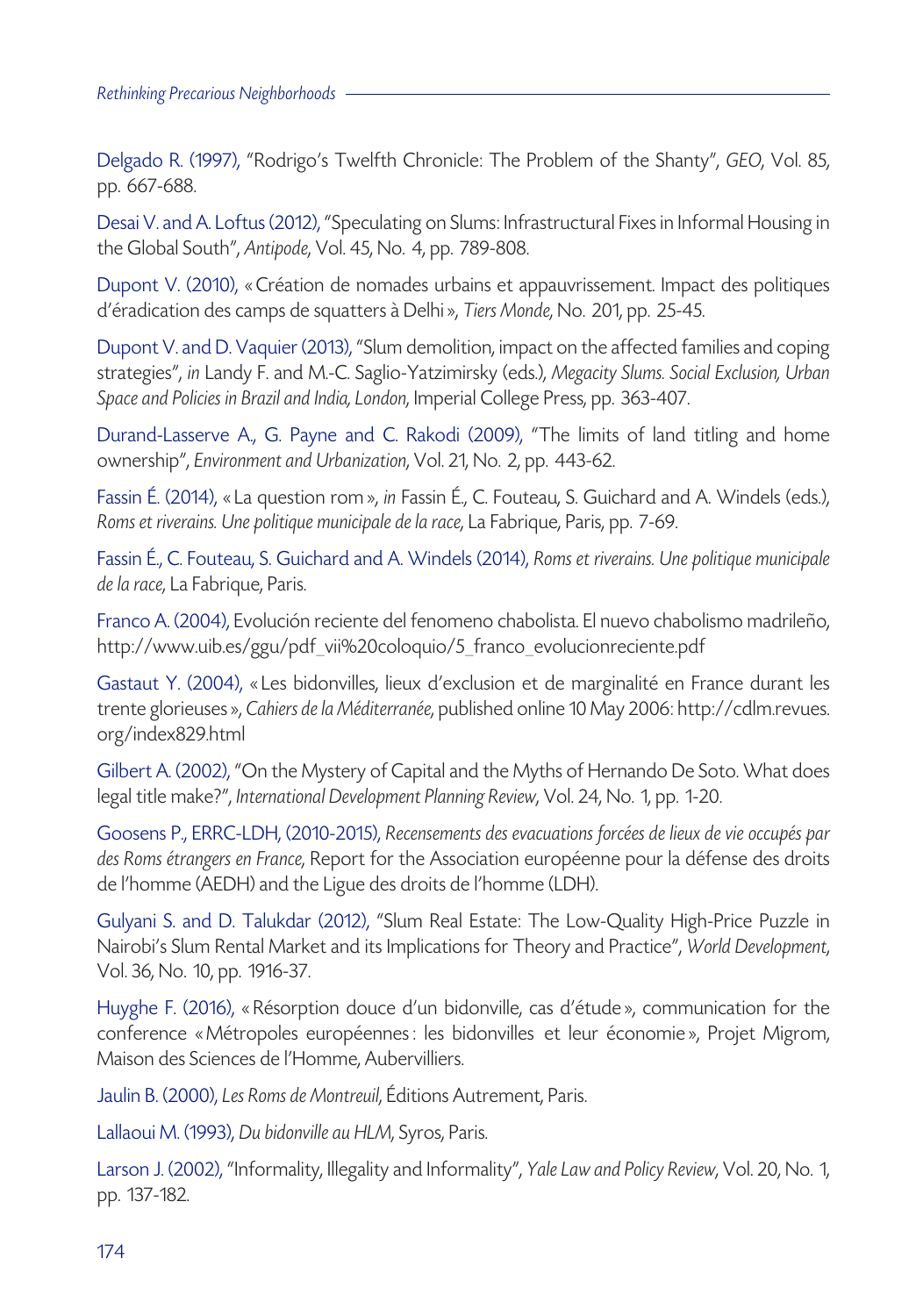Leckie S. (1994), "Forced Evictions", *Environment and Urbanization*, Vol. 6, No. 1, pp. 131-146.

Legros O. (2011), « Les villages d'insertion. Un tournant dans les politiques en direction des migrants roms en région parisienne ?», *Revue Asylon*, No. 8, http://www.reseau-terra.eu/ article947.html

López De Lucio R. (1999), *Madrid 1979-1999. La transformación de la ciudad en veinte años de ayuntamientos democráticos*, Ayuntamiento de Madrid / Gerencia Municipal de Urbanismo, Madrid.

Maccaglia F. (2009), *Palerme, illégalisme et gouvernement urbain d'exception*, Éditions ENS, Paris.

Médécins du Monde (2010), « La santé des Roms en France : une urgence sanitaire ?», Summary of the Forum of 25 February 2010.

Ministère de l'Équipement et du Logement (Ministry of Public Works and Housing) (1966), « Études sur la résorption des bidonvilles », Rapport Ni771142C3569.

Nakamura S. (2014), "Impact of slum formalization on self-help housing construction: A case of slum notification in India", *Urban Studies*, Vol. 51, No. 16, pp. 3420-3444.

Noguès Saez L. (2010), "Exclusión residencial y políticas públicas : el caso de la minoría gitna en Madrid", doctoral thesis supervised by J. Gamella, University of Grenada.

Payne G. (2005), "Getting ahead of the game: A twin-track approach to improving existing slums and reducing the need for future slums", *Environment and Urbanization*, Vol. 17, pp. 135-145.

PEROU (2014), *Considérant qu'il est plausible que de tels événements puissent à nouveau survenir. Sur l'art municipal de détruire un bidonville*, Post-Éditions, Paris.

Reyniers A. (1993), « Tsiganes d'Europe », *Études Tsiganes*, Vol. 1, No.1, pp. 6-10.

Romeurope (2012), *État des lieux provisoire des expériences d'hébergement et de logements d'habitants de squats et bidonvilles*, Report of the CNDH Romeurope.

Sevilla Buitrago A. (2003), "Viviendas de integración social para la minoría gitana en la Comunidad de Madrid", *Ciuadades para un futuro más sostenible, Concurso de Buenas Prácticas*, http://habitat. aq.upm.es/dubai/02/bp232.html

Smart A. (2001), "Unruly Places: Urban Governance and the Persistence of Illegality in Hong Kong's Urban Squatter Areas", *American Anthropologist*, Vol. 103, No. 1, pp. 30-44.

Tejedor M. (2002), "Una experiencia de trabajo social educative", *La vivienda, un espacio para la convivencia intercultural*, II Jornadas IRIS, pp. 141-153.

Thiery S. (2014), « Une contribution à l'art de faire riposte. L'Ambassade du PEROU à Ris-Orangis», *in* PEROU, *Considérant qu'il est plausible que de tels événements puissent à nouveau survenir. Sur l'art municipal de détruire un bidonville*, Post-Éditions, Paris, pp. 25-34.

Thiery S. and M. Sineus (based on an interview by A. Deboulet) (2013), « La ville vue par… l'Ambassade du PEROU », *Mouvements*, No. 74, pp. 103-111.